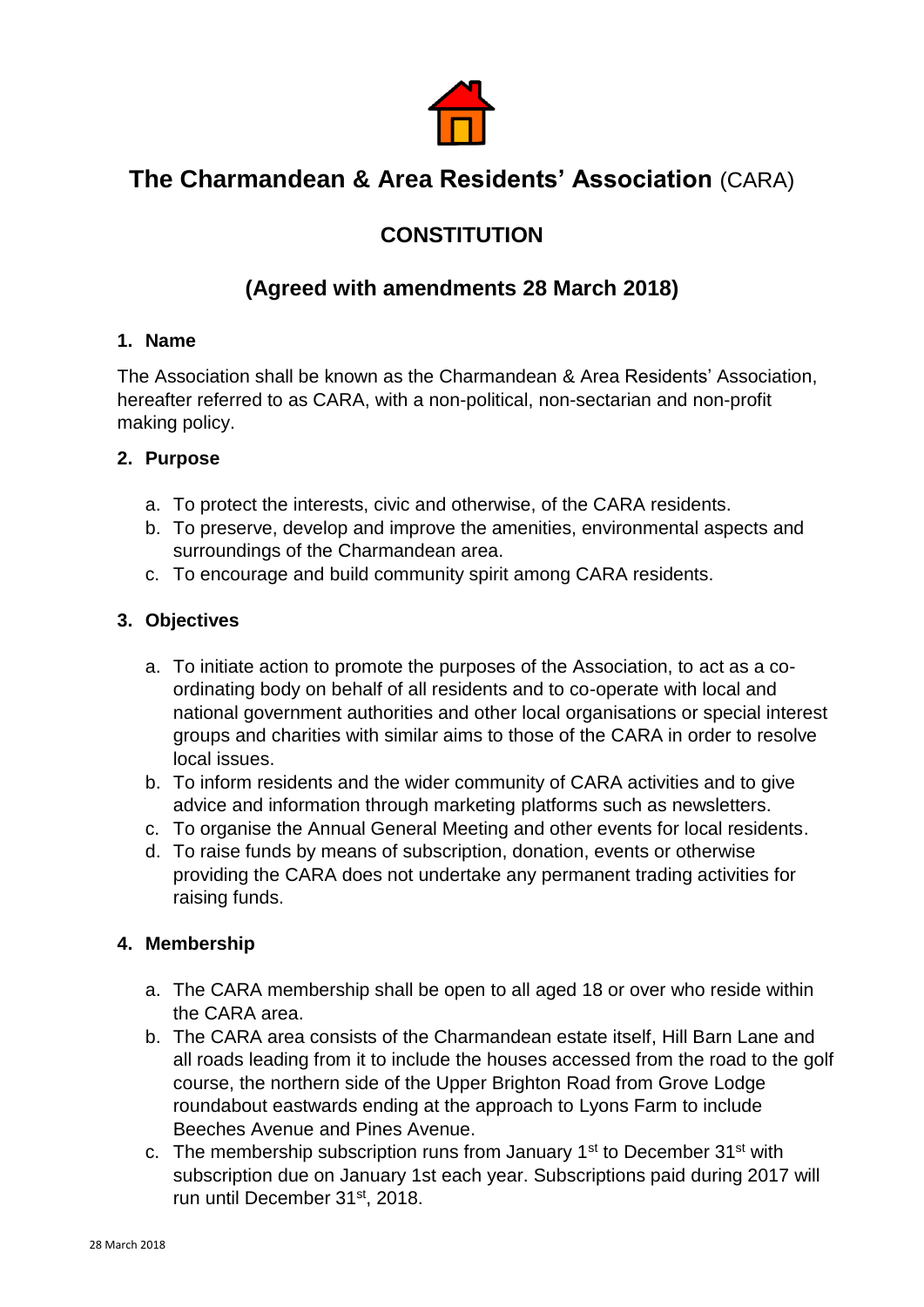- d. Any member may terminate membership at any time by notification to the Membership Secretary. No refund of subscription paid will be made.
- e. The Executive Committee may refuse or terminate membership by resolution of at least two-thirds of the Committee attending a duly constituted meeting.

#### **5. Subscriptions**

- a. The annual subscription shall always be a reasonable amount for family households with the Executive Committee determining any changes to the amount from time to time.
- b. Notice for payments will be 6 weeks with non-payments leading to removal from the membership database.

#### **6. Meetings**

- a. The AGM will be held by March  $31<sup>st</sup>$  each year at a convenient and local venue giving members at least 6 weeks' notice.
- b. The AGM gives all CARA members the opportunity to hear about CARA activities and to receive reports on the accounts for the previous year as well as participate in discussions.
- c. At the AGM, a suitably qualified or experienced person, who will not be a CARA Executive Committee member, will be appointed with the approval of members present at the meeting to undertake a review of the accounts.
- d. General meetings may be held at any time at the discretion of the Executive Committee. 14 days' notice shall be given to members of such a meeting but this period can be reduced by resolution of the Executive Committee where an urgent meeting is required. The notice of the meeting shall include details of the business to be conducted at the meeting.
- e. An Extraordinary General meeting may be requested at any time by any ten members of the Association or two-thirds of the membership (which is the less). Where such a meeting is requested, the Secretary shall be required to convene the meeting within 4 weeks of receipt of the request, providing at least 14 days' notice to all members.
- f. At the AGM, where there is more than one nomination for the office of chairperson, the meeting shall appoint a member who has not been nominated as an officer to conduct the part of the meeting during which the election of officers takes place. Following the completion of the election of officers, the Chair of the meeting shall be as for a General meeting.
- g. At any General or Extraordinary meeting the Chairperson or Vice Chair must be present or, in the absence of both, the meeting will elect its own Chair with that person having the casting vote.
- h. Any amendment to this Constitution may be made at the AGM or any other meeting duly called and will require a vote in favour of at least two-thirds of those present at the meeting. In other circumstances where a vote is required, a majority of those present will be sufficient.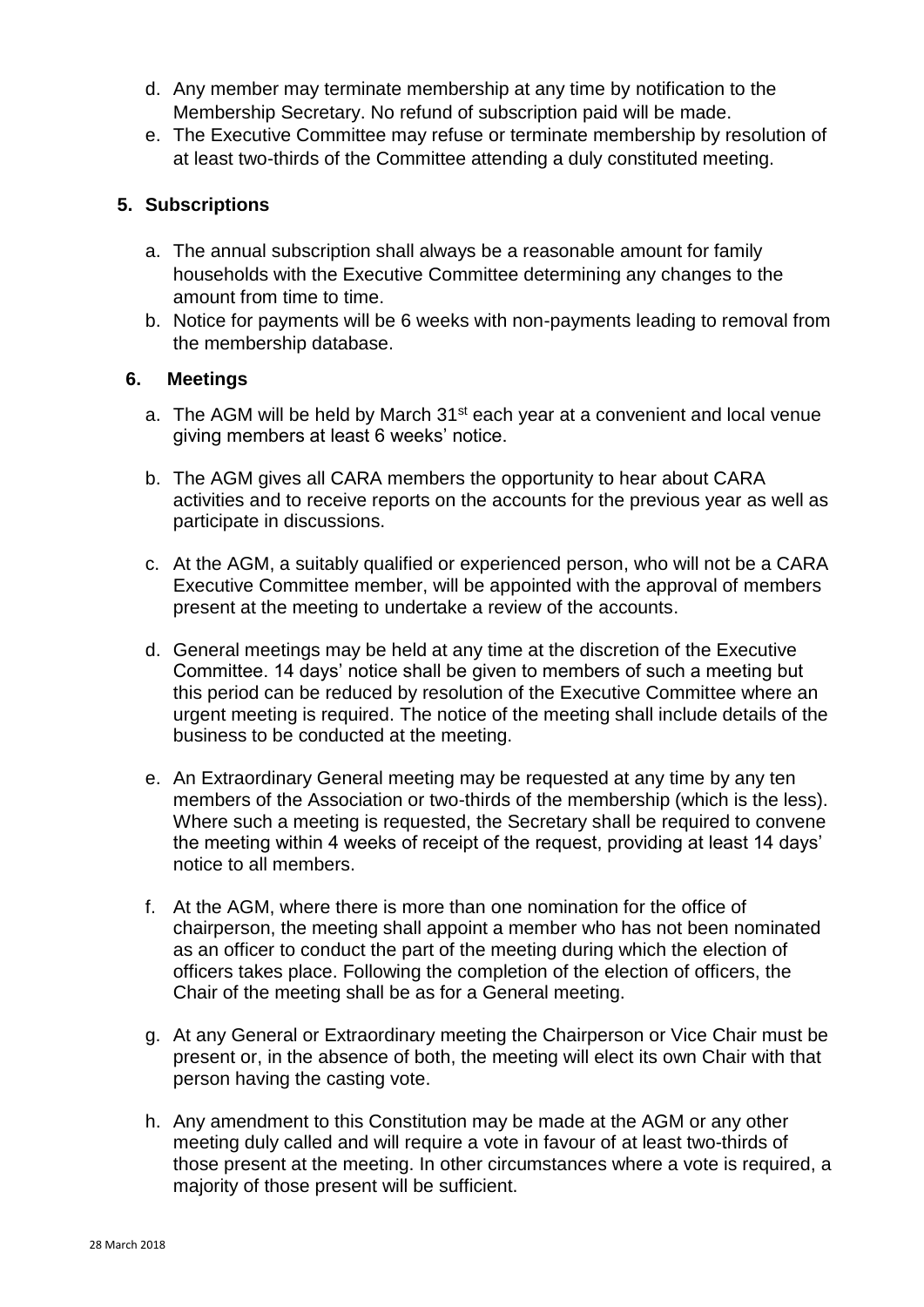i. Other than where a secret ballot is specifically provided for in this Constitution or at least five members present at the meeting request a secret ballot, voting will be by show of hands.

#### **7. Expenses, Administration and Application of Funds**

 The Executive Committee shall pay all proper expenses out of the CARA funds subject to the expenses being agreed by the Executive Committee in advance.

#### **8. Archiving**

- a. The minutes, accounts and all property of the CARA, including all documents relating to CARA affairs, shall be entrusted to such member of the Executive Committee as shall be determined by the Executive Committee.
- b. Any member of the Executive Committee so entrusted who ceases to be a member of the Executive Committee shall within seven days hand over to the Chairperson all documentation or property entrusted to them.

#### **9. Website and Database**

- a. The Officer or other Committee Member entrusted with the management of the website and database may appoint another Officer or Member to assist in its function with the agreement of the Executive Committee.
- b. Members' information (including email addresses) will be stored securely and not passed to any other organisation whatsoever.
- c. In order to protect personal data, all electronic communications with members on behalf of the Association will be in such a way that individual members will not see any personal data.

## **10. Winding Up**

- a. The CARA may be dissolved at any time by a two-thirds majority of members present and voting at an Extraordinary or AGM meeting.
- b. In the event of dissolution the available funds shall be transferred to one or more charitable institutions as chosen by the Executive Committee and approved at the AGM at which the decision to be dissolved is confirmed.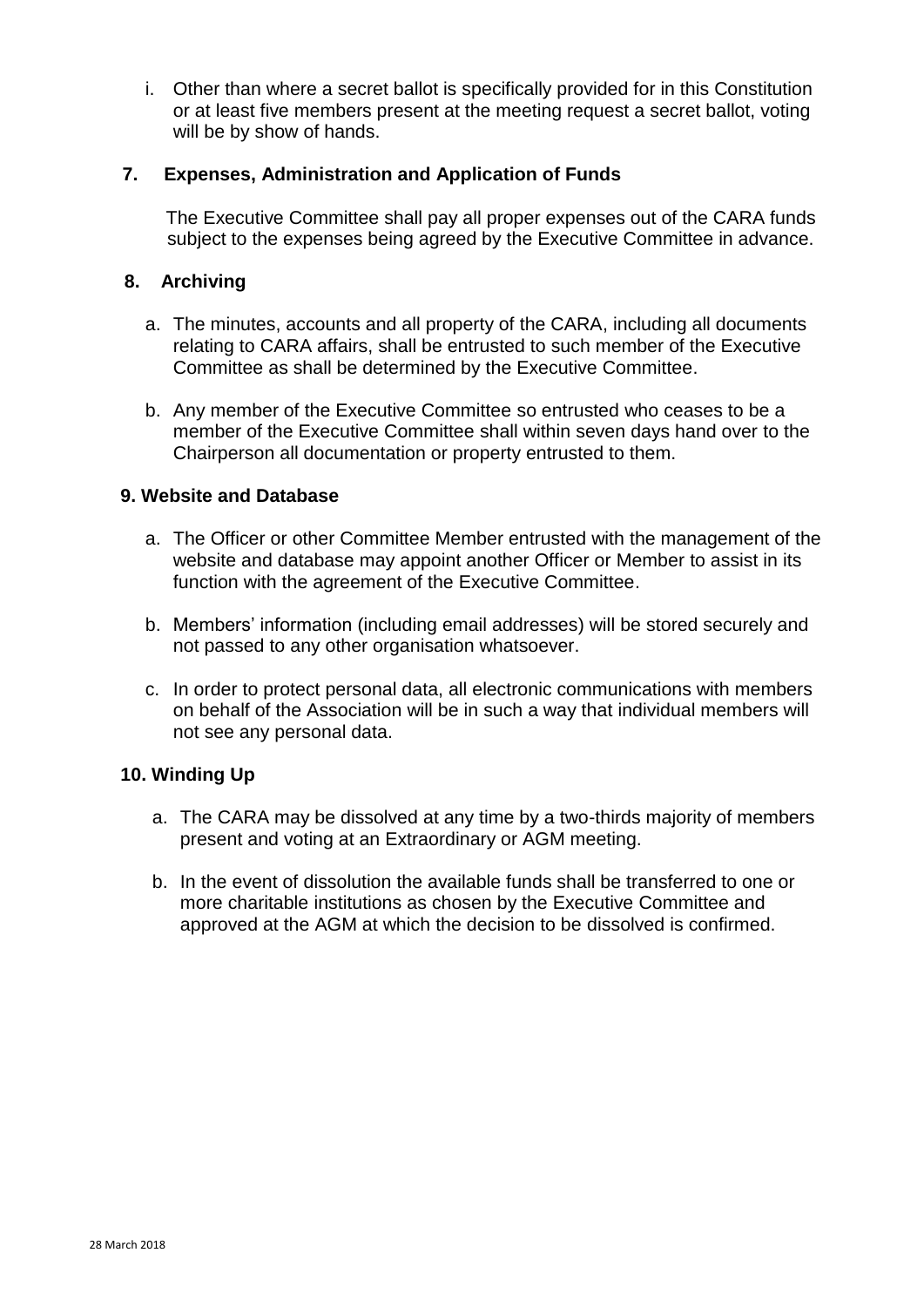## **Officers and Executive Committee**

#### **Officers**

- a. Other than for the period prior to the first AGM of the Association in 2018, nominations for the election of officers shall be made in writing at least 10 days prior to the AGM. If the nominations exceed the amount of vacancies a secret ballot shall take place. All nominees must be paid-up members of the Association and must consent to their names being put forward.
- b. No person may take part in the ballot unless they are present at the meeting and are a registered member of the Association who has paid the subscription for the current year.
- c. Elections for officers will take place prior to the election of additional committee members.
- d. The CARA officers shall consist of:

**Chairperson Vice Chairperson Secretary Treasurer Membership Secretary**

e. The CARA Executive Committee has the power to create new positions for new officers from members from time to time as it determines to be necessary.

#### **Executive Committee**

- a. The Executive Committee compromises the list above and no more than ten other members.
- b. Other than for the period prior to the first AGM of the Association in 2018, nominations for the election of committee members other than the officers shall be made in writing at least 10 days prior to the AGM. If the nominations exceed the amount of vacancies a secret ballot shall take place. All nominees must be paid-up members of the Association and must consent to their names being put forward.
- c. Every Committee Member shall relinquish their position every year and shall be eligible for re-election each year at the AGM except that a Chairperson who has been elected for four consecutive years may not hold the same position for the fifth year
- d. The Executive Committee may invite other members of the Association to attend meetings in an advisory role and non-voting capacity.
- e. The Executive Committee shall be responsible for the management and administration of CARA activities.